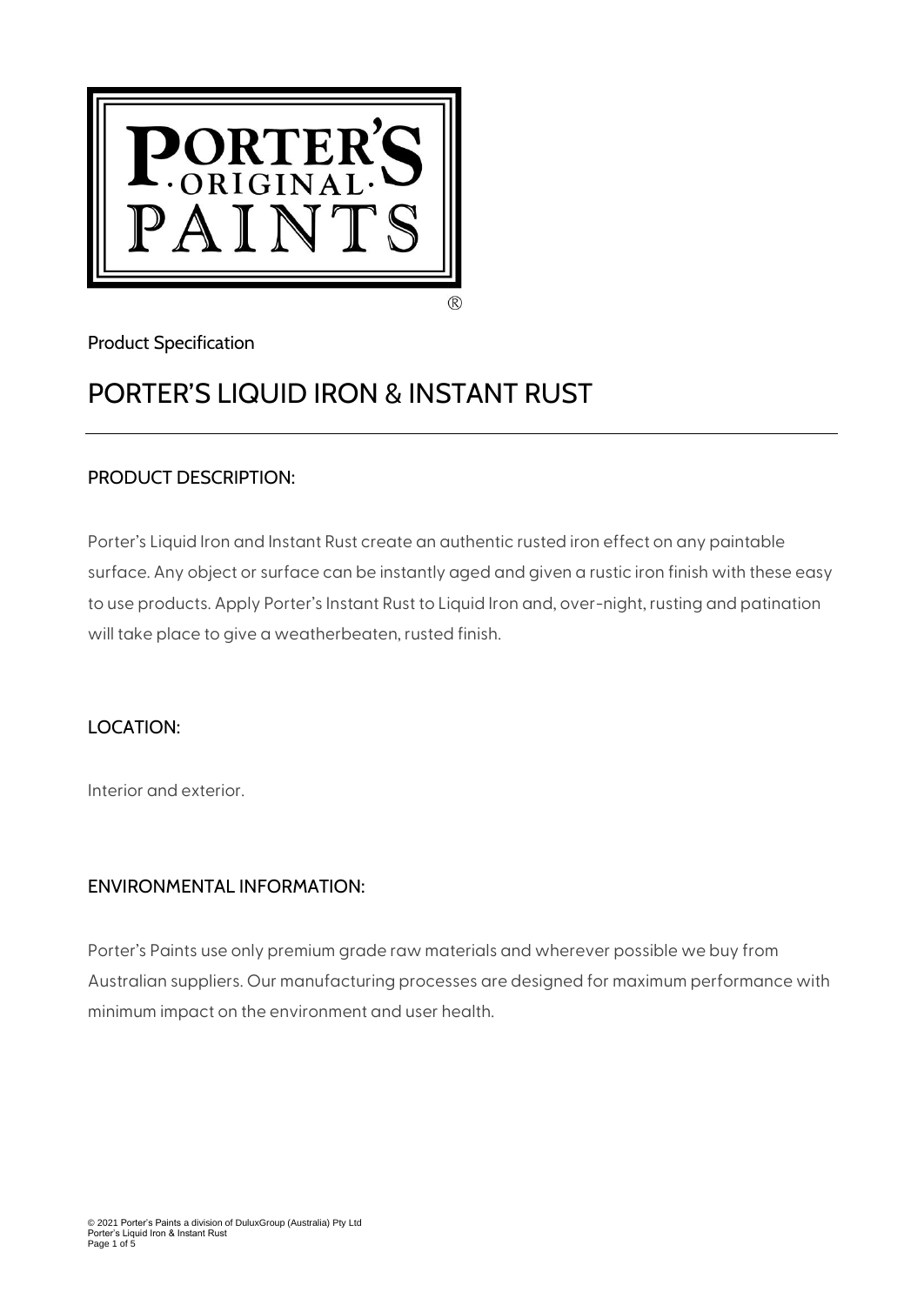# SUGGESTED APPLICATIONS:

Can be applied to most suitably prepared plasterboard, plaster, wood, plastic, metal, paper mâché, masonry and previously painted surfaces.

# COLOURS:

Choose from standard Black base or choose White Iron.

# LIMITATIONS:

Porter's Liquid Iron and Instant Rust will continue to rust after initial application. On exterior surfaces, be mindful that rust stains (caused by run-off) may appear on adjacent surfaces. To prevent these stains, we recommend finishing with Porter's Instant Rust Clear Sealer. Do not apply in high humidity, below 10°c or above 30°c.

# PREPARATION:

#### NEW/UNPAINTED SUBSTRATES:

Substrate should be a clean well-held surface free from loose material, dirt, grease, oil and mould. Dust down before proceeding. On bare surfaces such as new unpainted plasterboard sheeting, timber, and most paintable surfaces, spot prime all joints and repaired areas with Porter's Prepare & Prime, then apply 1 or 2 coats of same to entire area. Allow 2 hours dry time before overcoating.

On new unpainted fresh set plaster do not proceed until plaster has thoroughly set and has dried completely. Firstly, apply 1 coat Porter's Mineral Silicate Primer by brush or roller. Touch dry 20 minutes. Allow 2 hours dry time. Then apply by brush, roller or spray 1 coat Porter's Prepare & Prime. Touch dry 20 minutes. Allow 2 hours dry time before overcoating.

On bare masonry surfaces such as, render or brick, spot prime all repaired areas with Porter's Limeproof Undercoat Sealer, then apply 1 coat of same to entire area by brush, medium nap roller or spray. Touch dry in 1 hour. Allow 6 hours dry time before recoating or over-coating.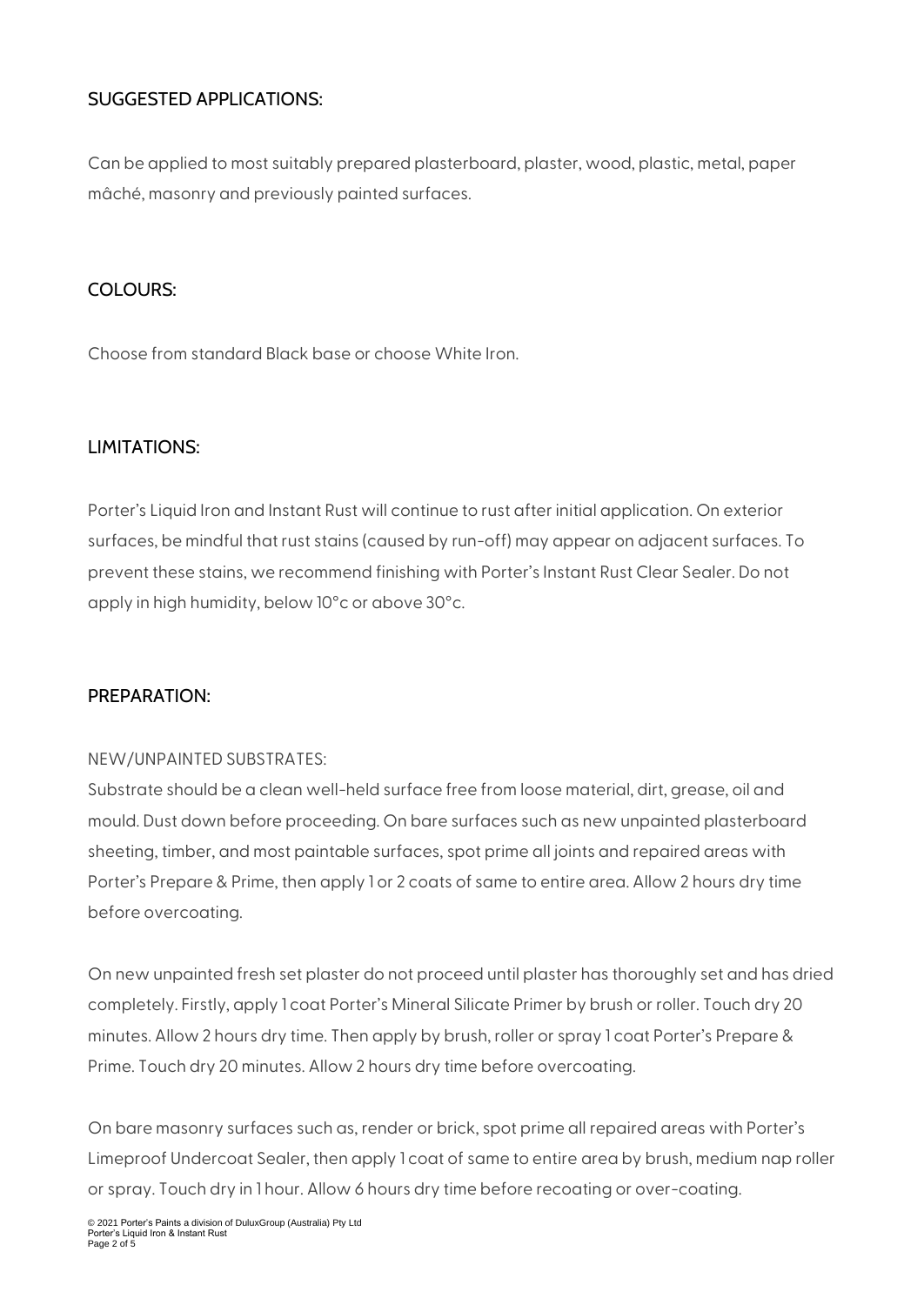On bare metallic surfaces 1 or 2 apply two coats of Porter's Universal Primer. Touch dry 2 hours. Recoat 6 hours. Allow to dry 24 hours.

#### PREVIOUSLY PAINTED SUBTRATES:

Previously painted surfaces with loose, peeling or flaking paint must be made sound by scraping off loose paint. Fill nail holes and cracks with suitable filler, sand and dust off. Spot prime all joints and repaired areas with Porter's Prepare & Prime, then apply 1 or 2 coats of same to entire area. Allow 2 hours dry time before overcoating.

# APPLICATION:

#### APPLYING LIQUID IRON:

Stir thoroughly prior to use to ensure an even distribution of iron particles. Apply two coats by brush. Touch dry in 2 hours. Allow minimum 12 hours dry time between coats.

#### APPLYING INSTANT RUST:

Note: Instant Rust contains 1.65g/L of hydrochloric acid, so please always wear rubber gloves and safety goggles.

As soon as the second coat of Porter's Liquid Iron is touch dry, (and can even be slightly tacky, but not wet) lightly apply by brush two coats of Porter's Instant Rust. Allow minimum 3 hours dry time between coats. Rusted appearance will begin to develop within hours and will continue to increase over the next 12 hours. To increase intensity of rusted effect, up to three coats may be applied. Tip: To accelerate the rusting effect surface can be lightly sprayed with water using a spray bottle.

Please Note: Liquid Iron treated with Instant Rust is a chemical reaction. Individual results may vary due to film thickness, methods used, time elapsed, ambient temperatures, substrate etc.

# COVERAGE RATES:

Porter's Liquid Iron covers approximately 6-8m<sup>2</sup> per litre, depending upon porosity, surface texture and wastage rates.

Porter's Instant Rust covers approximately 10m² per litre.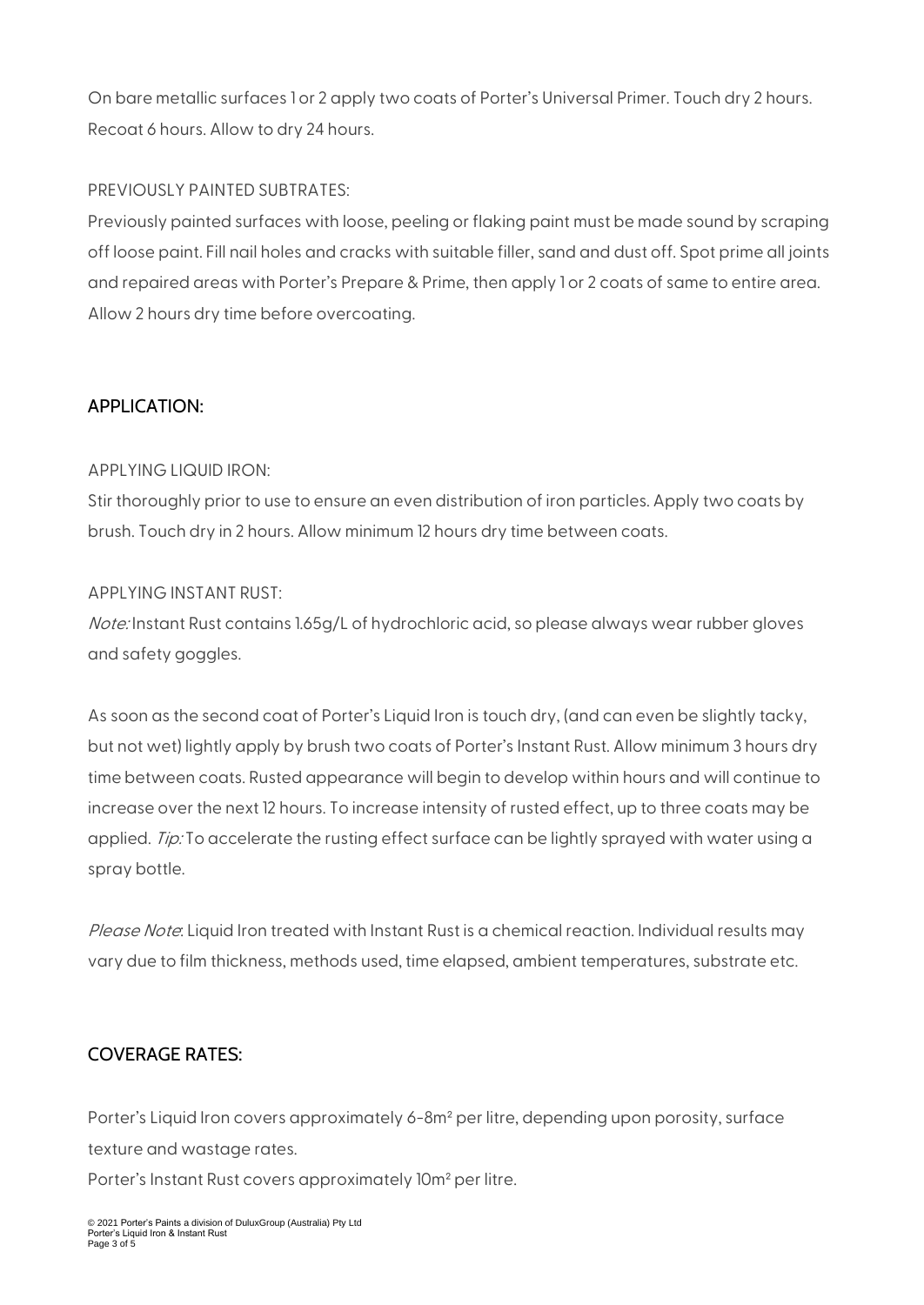#### WASH UP:

Water.

#### COMPLEMENTARY PRODUCTS:

Porter's Prepare & Prime (coverage 12-14m² per litre). Porter's Limeproof Undercoat Sealer (12m² per litre). Porter's Universal Primer (coverage 10-12m² per litre. Mineral Silicate Primer (coverage 10m² per litre) is recommended for priming new set plaster before undercoating.

We recommend finishing with Porter's Instant Rust Clear Sealer (coverage 15m² per litre) on interior or exterior surfaces finished with Porter's Liquid Iron & Instant Rust that require protection, sealing or isolation. Does not affect the finish, though no further oxidisation with occur after application. Allow Liquid Iron and Instant Rust to dry for min 48 hours prior to application of Instant Rust Clear Sealer.

#### PACKAGING:

Porter's Liquid Iron is available in 500ml, 1 litre & 4 litre sizes. Porter's Instant Rust is available in 500ml & 1 litre sizes.

#### STORAGE:

Store in a cool dry area, protected from frost.

#### PRECAUTIONS:

When applying Instant Rust wear rubber gloves and safety goggles. Keep out of reach of children. Avoid swallowing. Avoid eye contact. Avoid prolonged skin contact. Provide adequate ventilation. If accidental contact occurs, rinse immediately with water. Check colour before use.